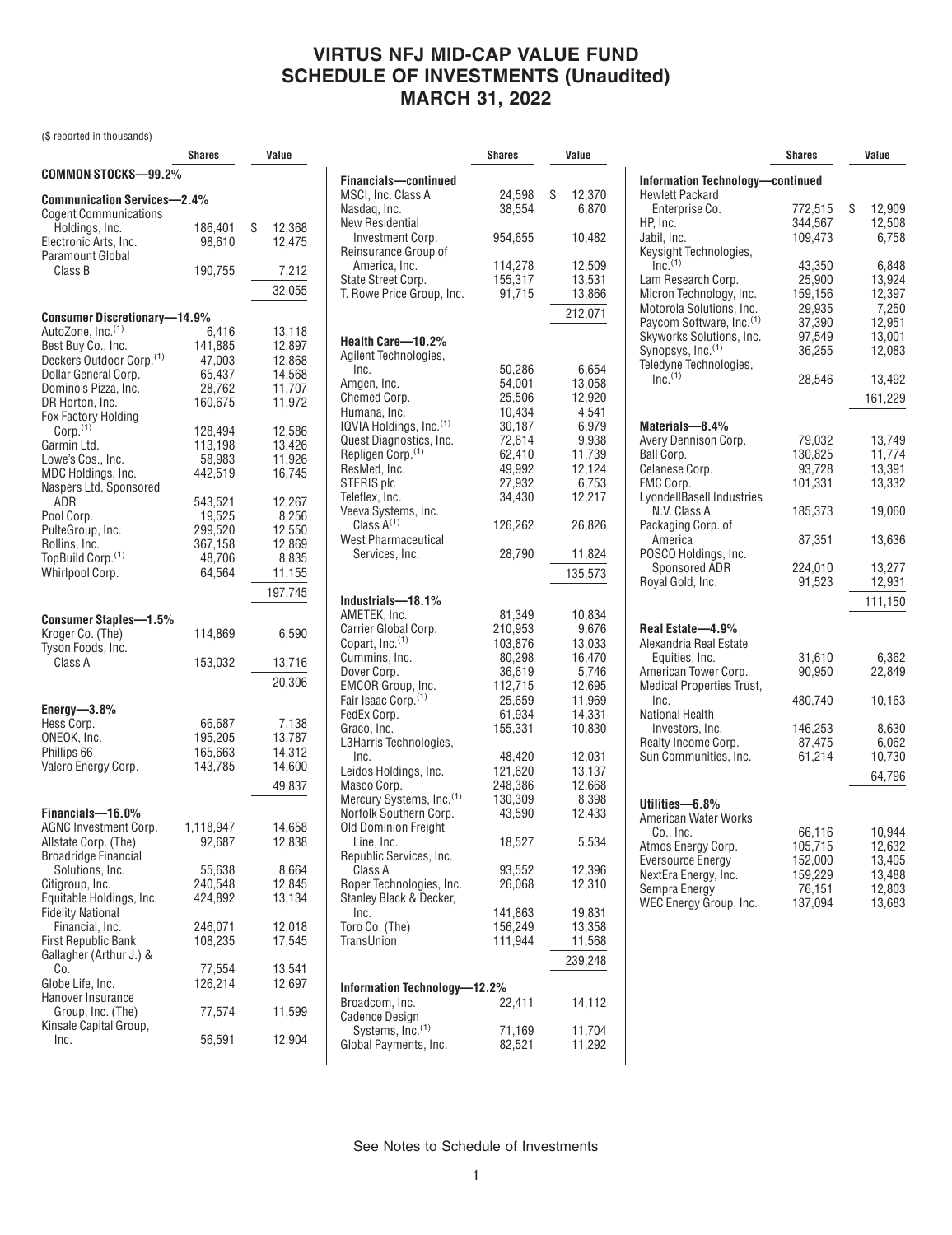# **VIRTUS NFJ MID-CAP VALUE FUND SCHEDULE OF INVESTMENTS (Unaudited) (Continued) MARCH 31, 2022**

**Shares Value**

(\$ reported in thousands)

|                                                                              | <b>Shares</b> | Value                  |                 |
|------------------------------------------------------------------------------|---------------|------------------------|-----------------|
| Utilities-continued<br>Xcel Energy, Inc.                                     | 182,876       | \$<br>13,198<br>90,153 | SΗ<br>Mo<br>Dre |
| <b>TOTAL COMMON STOCKS</b><br>(Identified Cost \$1,107,349)                  |               | 1,314,163              |                 |
| <b>TOTAL LONG-TERM</b><br>INVESTMENTS-99.2%<br>(Identified Cost \$1,107,349) |               | 1.314.163              | Е<br>T0'<br>Id  |

| SHORT-TERM INVESTMENT-0.9%                                                                                 |               |                      |
|------------------------------------------------------------------------------------------------------------|---------------|----------------------|
| Money Market Mutual Fund-0.9%<br><b>Dreyfus Government</b>                                                 |               |                      |
| <b>Cash Management</b><br>Fund - Institutional                                                             |               |                      |
| Shares (seven-day<br>effective vield<br>$0.194\%$ <sup>(2)</sup>                                           | 12,139,631 \$ | 12.140               |
| TOTAL SHORT-TERM INVESTMENT                                                                                |               |                      |
| (Identified Cost \$12,140)                                                                                 |               | 12,140               |
| TOTAL INVESTMENTS-100.1%<br>(Identified Cost \$1,119,489)<br>Other assets and liabilities,<br>$net(0.1)\%$ |               | \$1,326,303<br>(685) |
|                                                                                                            |               |                      |
| <b>NET ASSETS-100.0%</b>                                                                                   |               | \$1,325,618          |

**Abbreviations:**

ADR American Depositary Receipt MSCI Morgan Stanley Capital International

#### **Footnote Legend:**

(1) Non-income producing.

(2) Shares of this fund are publicly offered, and its prospectus and annual report are publicly available.

The following table summarizes the market value of the Fund's investments as of March 31, 2022, based on the inputs used to value them (See Security Valuation Note 1 in the Notes to Schedule of Investments):

|                           | Total<br>Value at<br>March 31, 2022 | Level 1<br><b>Quoted Prices</b> |
|---------------------------|-------------------------------------|---------------------------------|
| Assets:                   |                                     |                                 |
| <b>Equity Securities:</b> |                                     |                                 |
| <b>Common Stocks</b>      | \$1,314,163                         | \$1,314,163                     |
| Money Market Mutual Fund  | 12,140                              | 12,140                          |
| Total Investments         | \$1,326,303                         | \$1,326,303                     |
|                           |                                     |                                 |

There were no securities valued using significant observable inputs (Level 2) or significant unobservable inputs (Level 3) at March 31, 2022.

There were no transfers into or out of Level 3 related to securities held at March 31, 2022.